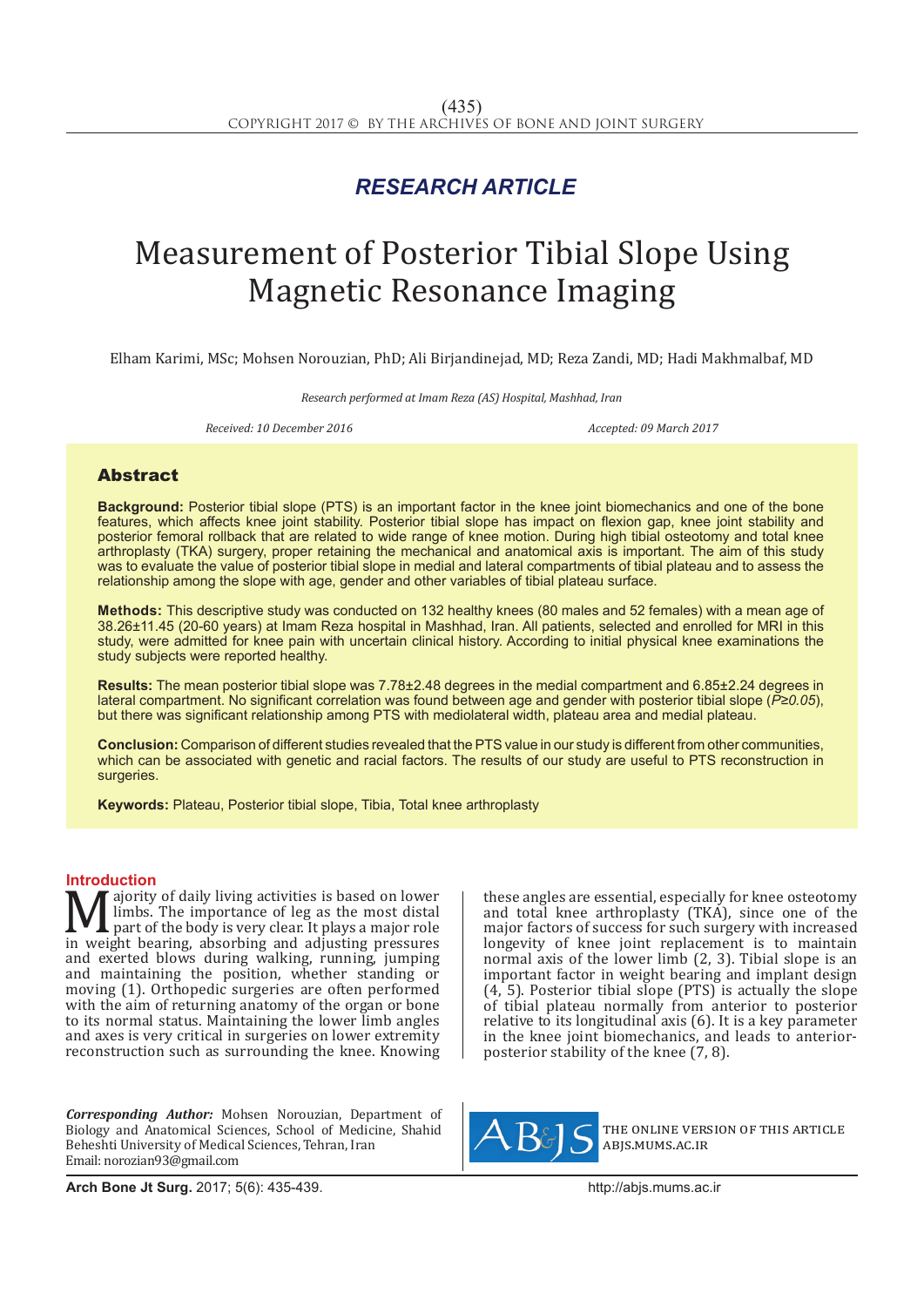Posterior tibial slope (PTS) affects knee joint stability, ACL ligament, flexion gap and posterior femoral rollback that are associated with wide range of knee motion (9).

To the best of our knowledge, previous studies have examined only the PTS value in Iranian population and relationship of this angle with age and gender. In this study, we focused on posterior tibial slope in Iranian adults to investigate its association with other variables of tibial plateau surface. Finally obtained results were compared with the outcomes of similar studies conducted in other countries.

#### **Materials and Methods**

Research methodology due to the nature of subject is a descriptive study that was conducted from January to September 2015 on 132 knees including 80 males  $(61\%)$  and 52 females  $(39\%)$  at Imam Reza  $(AS)$ Hospital in Mashhad, Iran. Ethics Committee of Shahid Beheshti University of Medical Sciences approved the proposal. Informed consent was obtained from all patients.

All patients admitted to the hospital clinic due to complaints of knee problems who were needed to knee MRI based on scientific indications. Then after obtaining history and physical examination by specialists, the patient who had no problems in terms of bone and soft tissue examinations were included in the study.

Exclusion criteria were history of advanced arthrosis and rheumatoid arthritis, previous fracture in the proximal tibial, congenital anatomy or deformity gross and lower extremity length discrepancy.

To measure the PTS angle, first line was drawn tangential to posterior tibial cortex, and the other perpendicular to the first line. A third line was drawn tangential to the surface of the tibial plateau. The angle between the third and the second lines was considered as posterior tibial slope, Figure 1 (10).

A fixed cut was elected to measure posterior tibial slope in the middle of medial and lateral compartments to avoid measurement errors and to perform all measurements in a certain cut.

In this study, proximal tibial dimensions were measured which included anteroposterior length (AP), mediolateral width (ML), medial anteroposterior length (MAP), lateral anteroposterior length (LAP), tibial plateau area, medial and lateral tibial plateau areas, complete bounding box area (the smallest quadrilateral surrounding tibial plateau), medial bonding box and lateral bonding box areas, Figure 2. Finally, the relationship between morphological data obtained from these variables and the degrees of tibial plateau slope was evaluated.

#### **Results**

In this study, 132 knees were studied. The mean age of patients was 38.26±11.45 with a range of 20-60 years. The mean posterior tibial slope was 7.78±2.48 degrees in the medial compartment and 6.85±2.24 degrees in lateral compartment. In addition, the mean angle (degree) in medial and lateral compartments was respectively 8.08±2.35 and 6.48±1.98 in females and 7.58±2.53 and 7.09±2.37 in males.



Figure 1. An example of measuring anterior **posterior slope of tibial plateau.**



**Figure 2. Axial MRI image of the proximal tibia showing (a) the lateral anteroposterior length (LAP), (b) the anteroposterior length (AP), (c) the medial anteroposterior length (MAP), (d) the plateau area, and (e) the bounding box area.**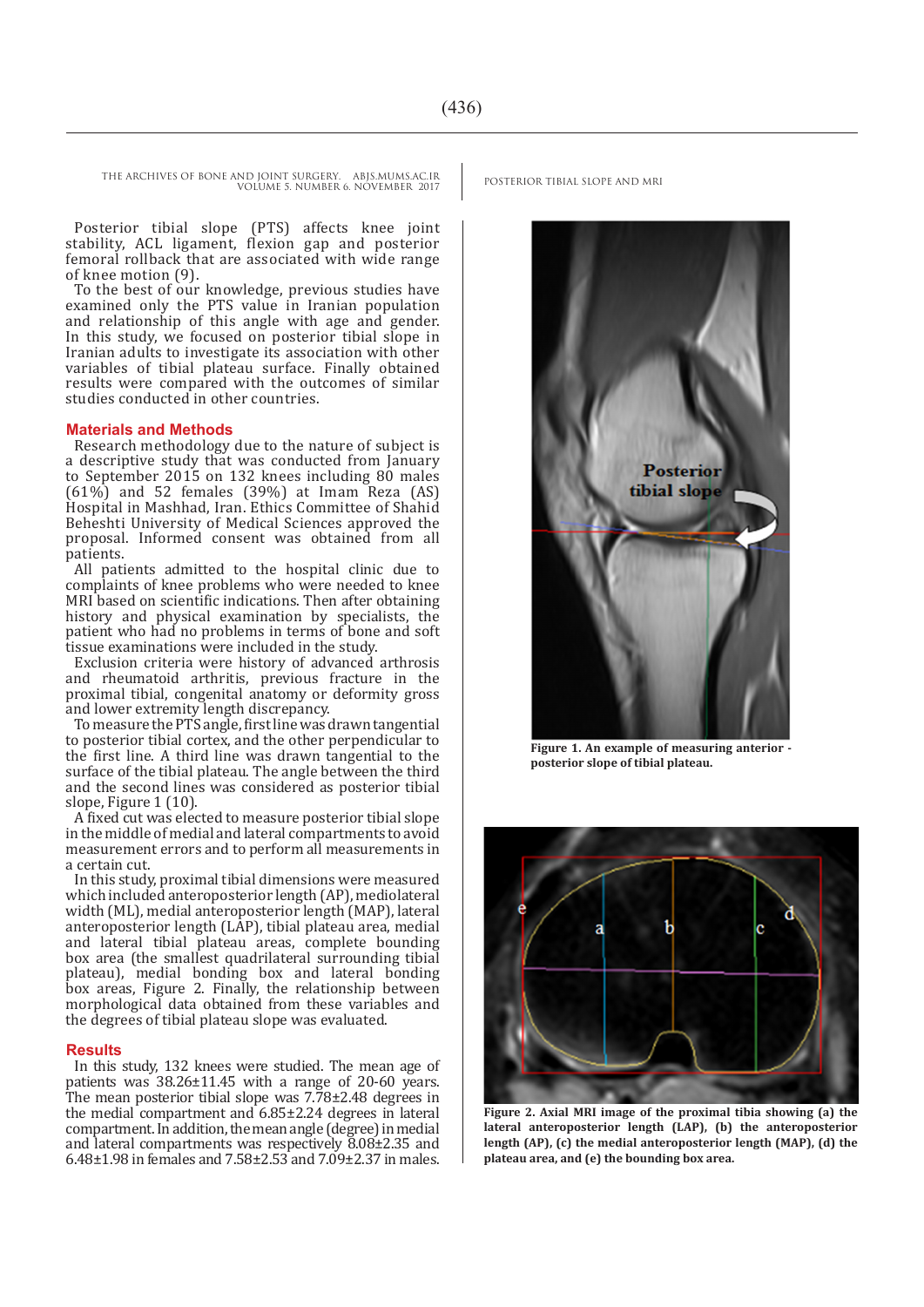Maximum and minimum PTS angle measured in these patients were respectively 13.9 and 2.4 degrees in the medial compartment, with 15.0 and 2.6 degrees in the lateral compartment.

Categories of individuals in terms of percentage of various degrees of tibial plateau slope in the medial and lateral compartments are shown in Figures 3 and 4.

Also, the number of males and females in terms of slope with less or more than 10 degrees in the medial and lateral compartments has been determined [Table 1].

#### **Discussion**

 The importance of determining the angle and direction is clear economically and scientifically. It is mainly because of the increasing number of knee reconstruction surgeries, particularly knee joint replacement, and the important role of maintaining normal lower limb angles in the longevity of the joints (11-13).

Concerns for impact of PTS on knee joint loading resulted in the development of surgical techniques to precisely PTS control during surgery (14). Usually, it is tried to maintain posterior tibial slope as much as possible in knee anatomical conditions during TKA surgery to enhance knee flexion (15). In the current study, the mean posterior tibial slope was 7.78±2.48 degrees in the medial compartment and 6.85±2.24 degrees in lateral compartment. Comparison of different studies revealed that the PTS value in our study is different from other communities.

Moore et al. reported the slope value of 14±3.7° (range: 7-22°) in 50 Americans (16). Matsuda et al. obtained this value about 10.7 ° (range: 5-15.5°) in 30 Japanese patients, and Chiu et al. found the mean slope of 14.7±3.7° (range: 5- 22°) in 25 Chinese cases (17, 18).

In a study by Hosseinzadeh et al. conducted in Iran, the slope value was  $9.4\pm1.8^\circ$  (range: 2-18°) in 108 knees.



**Figure 3. Percentage of different tibial plateau slope for both sexes in medial compartment.**



**Figure 4. Percentage of different tibial plateau slope for both sexes in lateral compartment.**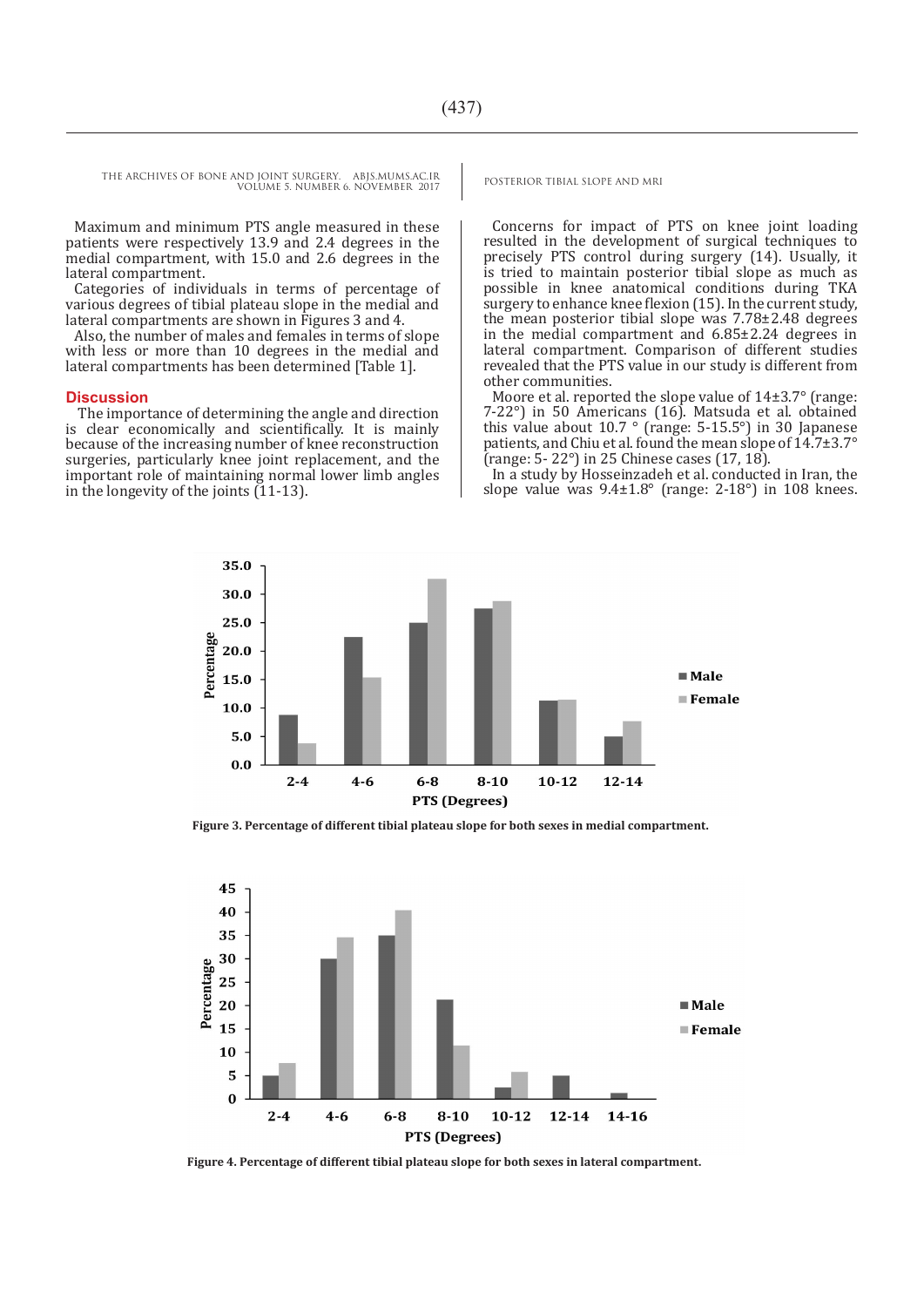| Table 1. Number of male and female study subjects in terms of tibial plateau slope with<br>less or more than 10 degrees in medial and lateral compartments |        |               |                         |
|------------------------------------------------------------------------------------------------------------------------------------------------------------|--------|---------------|-------------------------|
|                                                                                                                                                            | Gender | Slope $< 10°$ | Slope $\geq 10^{\circ}$ |
| <b>Medial compartment</b>                                                                                                                                  | Male   | 67            | 13                      |
|                                                                                                                                                            | Female | 42            | 10                      |
| Lateral compartment                                                                                                                                        | Male   | 72            | 8                       |
|                                                                                                                                                            | Female | 49            | 3                       |

In another study by Qureyshi et al., the slope value was reported 9.3±1.4° (range: 1-19°) in 431 knees (19, 20).

The reason for differences in the values of posterior tibial slope between our study and other studies carried out in Iran could be due to differences in individual heights and imaging technique.

The results indicate that the values of posterior tibial slope in Iranian society are larger different compared to other societies, especially Western societies, and smaller than other ethnic groups.

In this study, the relationship among the values of posterior tibial slope with age and gender were examined, which no significant correlation was found between these two factors and PTS (*P≥0.05*). The results are in agreement with other studies conducted in Iran (19, 20). Comparison of PTS with dimensions of other tibial variables revealed significant relationship between posterior tibial slope and variables of plateau, ML and medial plateau. Thus, in the medial compartment, the posterior tibial slope decreases a degree per each mm increase in ML, and the posterior tibial slope decreases  $2.9$  degrees per square millimeter  $\text{mm}^2$ ) elevation in medial plateau. This rise is 5.3 degrees per each square millimeter increase in plateau in the medial compartment, and 3.9 degrees in the lateral compartment.

Some assumptions stated that anatomic factors, including PTS value, are considered as contributing factors in osteoarthritis (21-23). Dehghan and Bahmani examined the posterior tibial slope in two groups with knee osteoarthritis and healthy knee; they reported that PTS values in patients with osteoarthritis were significantly higher than in healthy subjects (24).

In an in vitro study, Garg and Walke observed significant improvement in motion in PTS with 10 degrees (25). In contrast, other studies have shown that increased posterior slope cannot improve the motion and can cause anterior displacement and thus increase the load on anterior cruciate ligament. This increased load in turn would be a predisposing factor for ACL rupture (26).

Moreover, excessive PTS may lead to abnormal anterior tibial translation and instability in posterior and anterior cam-post, which can lead to an increase in molecular weight of polyethylene coating and biomechanical changes that eventually can reduce the TKA survival (27, 28).

PTS angle changes also affect the relationship between patellar bone and patellar tendon. Kaper et al. showed that changes in PTS might cause patella baja (29). Therefore, PTS in the upper tibial cutting in TKA surgery is considered as an important factor in postoperative

knee joint biomechanics and clinical outcome (15).

The results revealed the difference of posterior tibial slope in Iranian population compared to other communities. Thus, more detailed studies to investigate the cause of the mentioned difference and computation of real slope values of the Iranian population is required.

These changes might be due to differences in race and genetic factors. Moreover, difference of Iranian's lifestyle compared to other nations including sitting on the ground, way of worship and specific shape of toilets could be considered as effective factors (19).

Due to the significance of PTS, retaining normal knee slope is important during arthroplasty and high tibial osteotomy (14, 30, 31). Results and data obtained from this study can be used in PTS reconstruction in knee surgery.

Given the ethnic distribution in Iran and the importance of anatomical and morphological indicators, this study is proposed to be carried out more widely in other regions. We did not calculate two variables of height and weight in the patients as independent factors. Therefore, future studies should consider these parameters.

Authors report no conflict of interest.

#### **Acknowledgment**

We'd like to express our thanks to the MRI staff of Imam Reza (AS) Hospital in Mashhad for their cooperation. This research has been supported by academic grants from Shahid Beheshti University of Medical Sciences in Iran.

#### Elham Karimi MSc

Mohsen Norouzian PhD Department of Biology and Anatomical Sciences, School of Medicine, Shahid Beheshti University of Medical Sciences, Tehran, Iran

Ali Birjandinejad MD

Orthopedic Research Center, Shahid Kamyab Hospital, Mashhad University of Medical Sciences, Mashhad, Iran

#### Reza Zandi MD

Taleghani hospital, Shahid Beheshti University of Medical Sciences, Tehran, Iran

#### Hadi Makhmalbaf MD

Orthopedic Research Center, Ghaem Hospital, Mashhad University of Medical Sciences, Mashhad, Iran